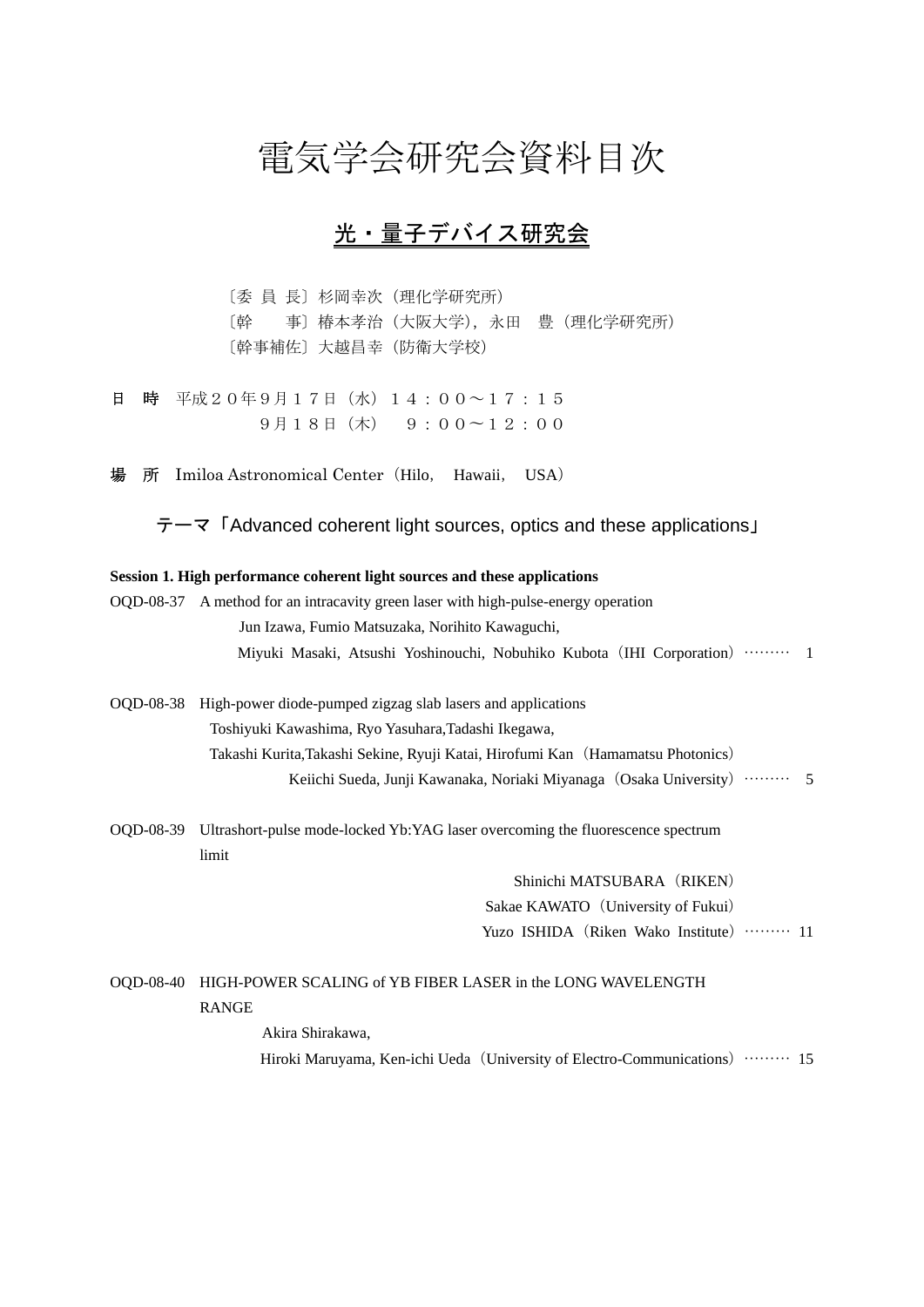|           | OQD-08-41 Dependence of surface harmonics generation properties on carrier-envelope phase<br>of few-cycle laser field |  |
|-----------|-----------------------------------------------------------------------------------------------------------------------|--|
|           | Hidetoshi Nakano,                                                                                                     |  |
|           | Atsushi Ishizawa, Katsuya Oguri (Nippon Telegraph and Telephone Corporation) …… 19                                    |  |
|           | OQD-08-42 High-Pulse-Energy, High-Average-Power, Ultra-Short-Pulse Laser,                                             |  |
|           | - "GENBU"-Project and its Status -                                                                                    |  |
|           | Junji Kawanaka (Osaka University)                                                                                     |  |
|           | Ryo Yasuhara (Hamamatsu Photonics)                                                                                    |  |
|           | S. J. Pearce, Akira Yoshida (Osaka University)                                                                        |  |
|           | Toshiyuki Kawashima (Hamamatsu Photonics)  25                                                                         |  |
|           | Session 2. Advanced optics and astronomical applications                                                              |  |
|           | OQD-08-43 Deep ultraviolet generation by quasi-phase-matched quartz                                                   |  |
|           | Muneyuki Adachi, Jun Nakanishi (NIMS, NIDEK)                                                                          |  |
|           | Sunao Kurimura (NIMS)                                                                                                 |  |
|           | Ken-ichi Hayashi (NIDEK)  29                                                                                          |  |
|           | OQD-08-44 Adaptive Optics with Deformable Mirror                                                                      |  |
|           | Masayuki Momiuchi, Hiroyuki Kawashima (Topcon Corporation)  33                                                        |  |
|           | OQD-08-45 DEVELOPMENT OF EYE-SAFE 2-M LASER FOR REMOTE-SENSING                                                        |  |
|           | Oleg A. Louchev, Yoshiharu Urata (Megaopto)                                                                           |  |
|           | Masaki Yumoto, Norihito Saito, Satoshi Wada (RIKEN) ········· 37                                                      |  |
|           | $\langle$ Special lecture $\rangle$ Exoplanet detection & characterization with coronagraphic imaging                 |  |
|           | Oliver Guyon (University of Arizona)  43                                                                              |  |
|           | OQD-08-47 High power all solid-state yellow laser for SUBARU telescope                                                |  |
|           | Yoshihiko Saito, Meguru Ito,                                                                                          |  |
|           | Yutaka Hayano (National Astronomical Observatory of Japan)                                                            |  |
|           | Norihito Saito, Satori Wada (RIKEN)                                                                                   |  |
|           | Kazuyuki Akagawa, Akira Takazawa, Mayumi Ito (Megaopto)  49                                                           |  |
| OQD-08-48 | Photonics crystal fiber for the high power sodium $D_2$ line laser                                                    |  |
|           | Meguru Ito, Yutaka Hayano, Yoshihiko Saito,                                                                           |  |
|           | Hideki Takami, Masanori Iye (National Astronomical Observatory of Japan)                                              |  |
|           | Norihito Saito (The Institute of Physical and Chemical Research)                                                      |  |
|           | Kazuyuki Akagawa, Akira Takazawa, Mayumi Ito, Satoshi Wada (Megaopto) ……… 53                                          |  |
|           |                                                                                                                       |  |